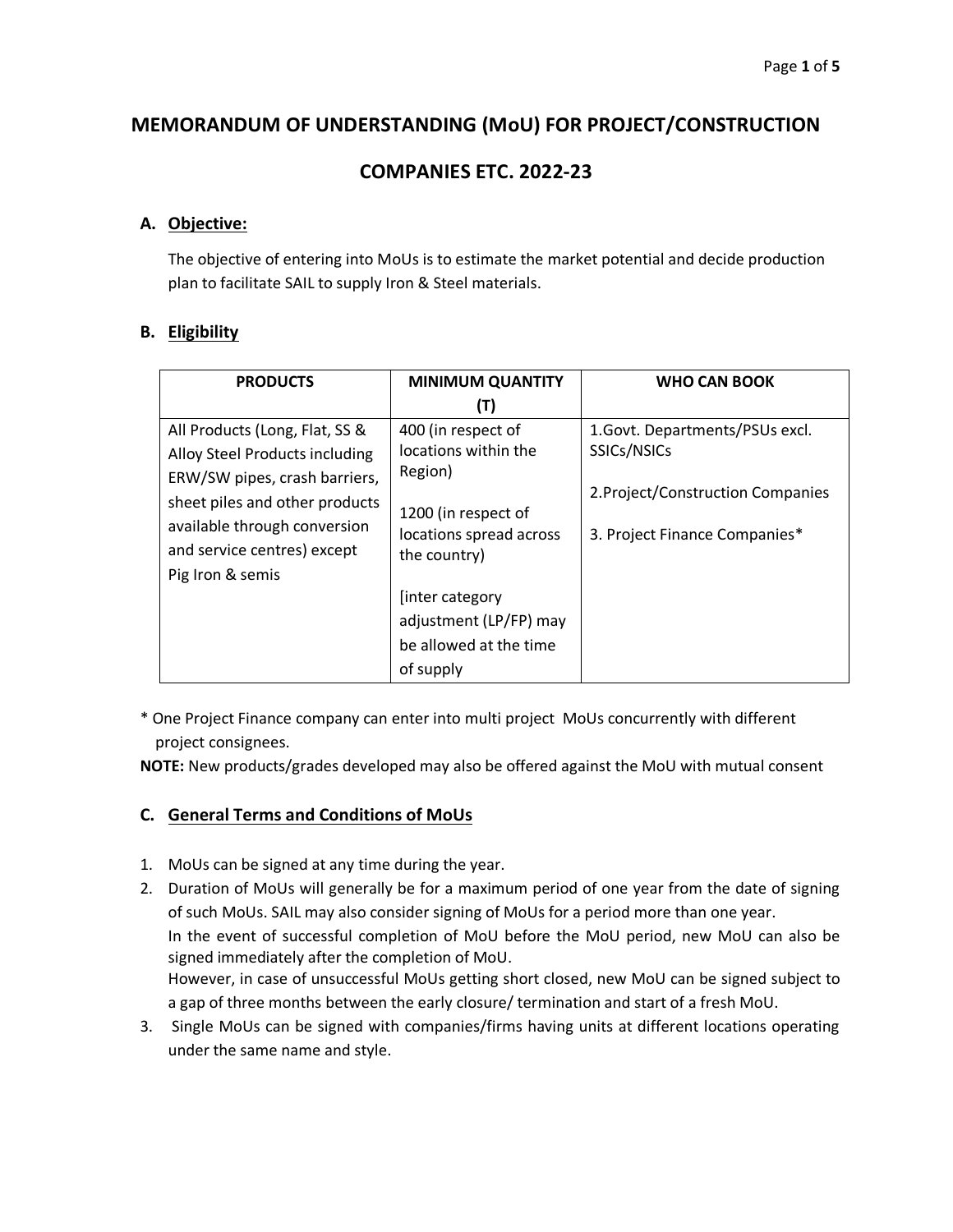- 4. Single MoUs can be signed with Group Sister Companies with whom MoUs have been entered in the previous years. SAIL may also consider applications for fresh cases for Group Sister Companies as well as Holding Companies, Subsidiary Companies and JVs (As per guidelines).
- 5. Enhancement of quantity under MoU scheme may be considered by SAIL after due review subject to lifting being lower than 120% of the MoU quantity at the time of receipt of request from the customer for enhancement. The enhancement of MoU quantity will be usually allowed maximum twice during the MoU period. Based on merits, SAIL may allow enhancement of the MoU more than twice.

The last option for enhancement is to be exercised by the customers at least one month before the completion of MoU period.

6. Annual MoU booking quantity can be reduced upto 90% level of the original booking quantity at the option of the customer. The reduction of MoU quantity will be allowed only once (maximum) during the MoU period. Such an option for reduction can be exercised by the customer at least two months before the completion of MoU period and at least one month before the completion of MoU period for PSUs / Govt. Deptts only.

However, in case MoU quantity has been enhanced at customer's request, the option for reduction in quantity subsequently will not be available to the customer. SAIL may also exercise the option of reducing the MoU quantity upto 90% of the original level at any point of time.

- 7. SAIL may consider inclusion of new location for multi-locational MoUs under this category during the pendency of MoU.
- 8. If Project/Construction companies lift material under MoU (Project) for exports, such quantities will be reckoned under MoU. However no MoU benefits shall be applicable for such quantities.

## **D. Interest Free Credit (IFC)**

| Annual MoU Quantity(t) | No. of Days IFC       |
|------------------------|-----------------------|
| <b>Upto 6000</b>       |                       |
| $>6000 - 12000$        | 15                    |
| $>12000 - 30000$       | 30                    |
| > 30000                | To be decided by SAIL |
|                        |                       |

### **Terms & Conditions of IFC:**

- a) IFC will be allowed on actual quantity lifted.
- b) Equivalent cash discount, at rates as applicable from time to time on credit sales, may be allowed against entitled IFC.
- c) Penal interest at rates applicable from time to time would be charged by SAIL for delay in making payment by customers after expiry of entitled period of IFC as per MoU or at the expiry of mutually extended credit period, if any.

### **E. Turnover Discount**

The TOD entitlements against MoU bookings would be as follows:

| <b>Annual Lifting (T)</b> | Applicable TOD (Rs./T) |  |  |
|---------------------------|------------------------|--|--|
| 400-1200                  |                        |  |  |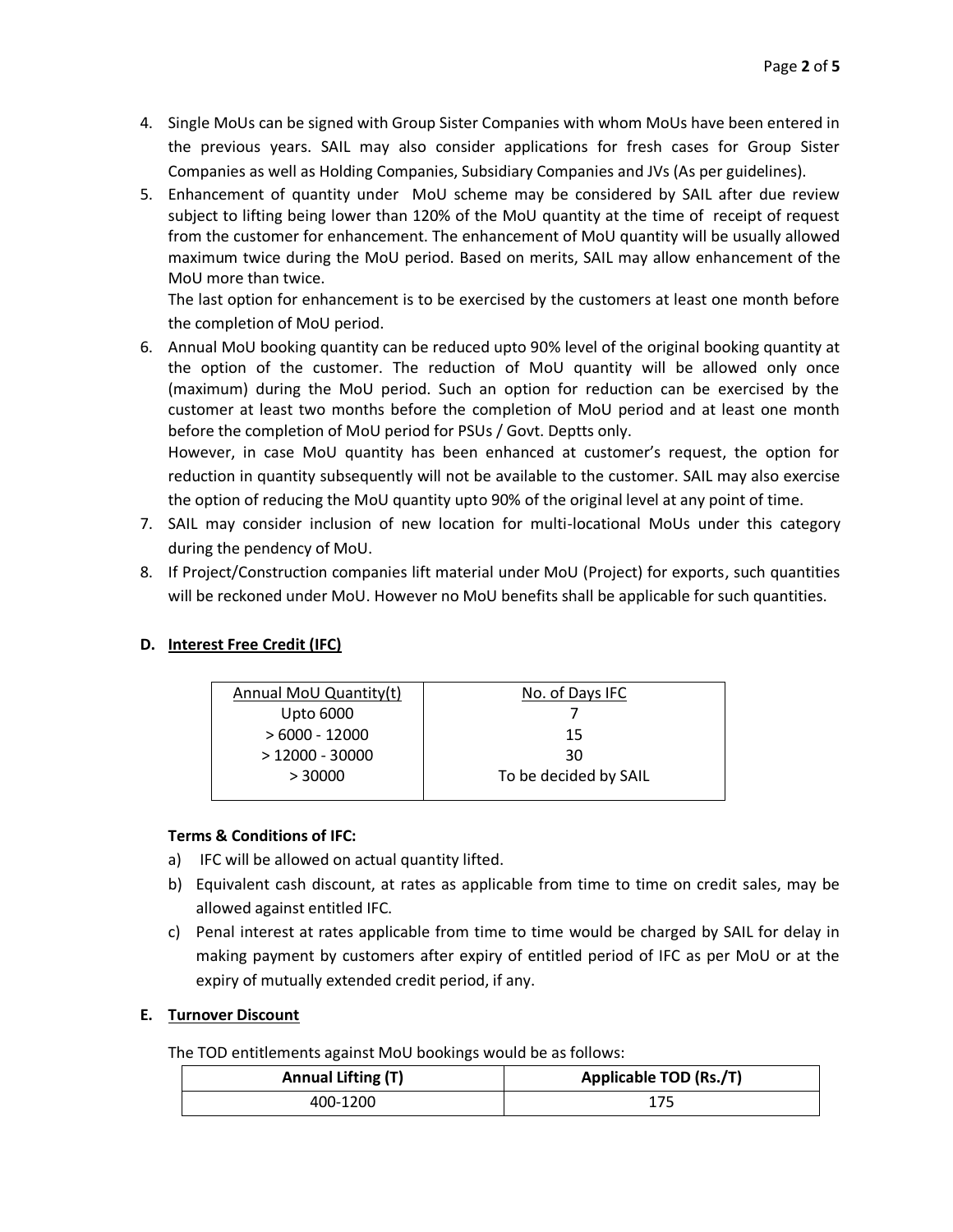| >1200-12000  | 200                             |  |  |
|--------------|---------------------------------|--|--|
| >12000-18000 | 225                             |  |  |
| >18000-24000 | 250                             |  |  |
| >24000-30000 | 275                             |  |  |
| >30000-42000 | 300                             |  |  |
| >42000       | To be decided by ED's committee |  |  |

#### **Terms & Conditions of Turnover Discount:**

- a) TOD will be paid on actual quantity lifted subject to successful completion of MoU but limited to maximum 120% lifting of original/enhanced MoU quantity. However, SAIL may consider release of TOD in cases bearing merit subject to fulfillment of 90% lifting against the original/enhanced booking quantity. The rate of TOD shall correspond to the slab pertaining to the actual quantity lifted but not exceeding the slab pertaining to 120% of original booking quantity.
- b) The payment of TOD will be made at the end of the MoU period or upon early completion of MoU, whichever is earlier and normally within one month of completion of MoU period/ the MoU. TOD shall be paid only after taking into account all the credit notes and debit notes and after realization of all outstanding payments including sales under credit.
- c) TOD will be paid on flat rate and not on incremental basis. However, quantity sold through plant disposals, tender sales, and materials returned under quality complaint will not be taken in to account for calculation of TOD. In cases where customer falls short of quantity to be eligible for TOD benefit, the tonnage lifted by the customer, but returned under quality complaint, will be considered as a part of actual lifting for the purpose of eligibility. However, TOD will not be paid for such quantity.
- d) In case the option of reducing the original booking quantity is exercised by the customer, the customer would been titled to TOD only to the extent of the reduced quantity and not upto 120% of the reduced quantity. The rate of TOD shall correspond to the slab applicable to the reduced quantity.
- e) In case SAIL exercises the option of reducing the MoU quantity, TOD would be admissible upto 120 % of the reduced quantity. If quantity lifted is below the minimum slab arising out of reduction in MoU quantity at SAIL's option, the rate of the minimum slab will be applicable for determining the quantum of TOD.
- f) In the case of a Company having units all over the country operating under the same name and style, for calculation of TOD, purchases of all the units will be added, provided they had entered in to a single Annual MoU covering requirements of all the units. Similarly, for calculation of TOD, purchases of all units of a group company will be added provided a single Annual MoU had been signed for different units of the Group Company.
- g) In the case of a large Construction Company which is engaged in different projects in different parts of the country, the TOD scheme will cover supplies to a new Project site also, where the construction Company may take up work at a later date during the MoU period.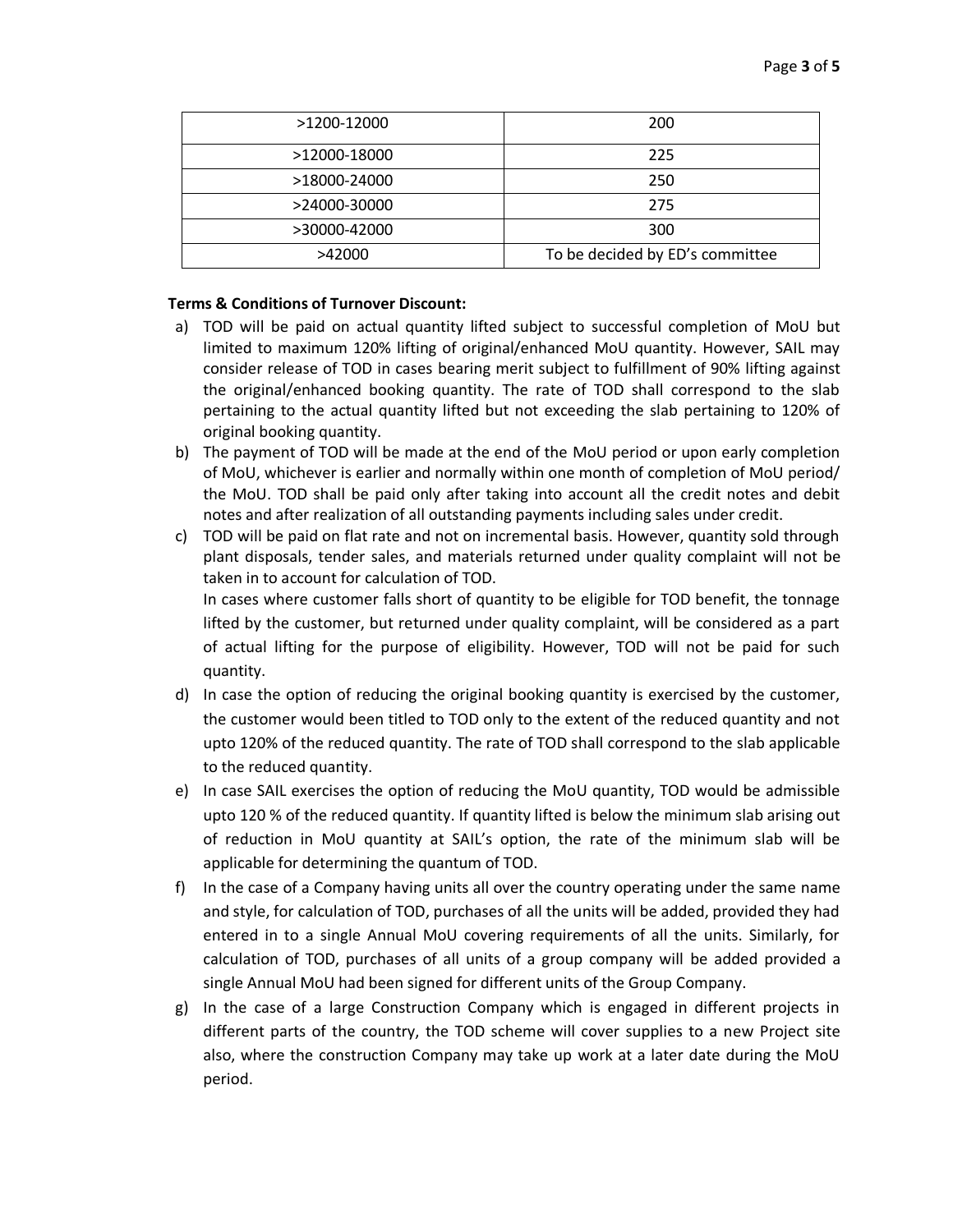#### **Other Terms and Condition of MoU**

- 1. Any variation in the statutory duties and levies viz. GST etc. as well as freight as applicable shall be payable by the customer.
- 2. If a Govt. Deptts/ PSUs/Projects/Construction Companies desire to lift materials from different locations, indicative breakup of the quantities to be lifted from each location will have to be provided at the time of signing of the MoU. However, inter-location adjustment of MoU quantities may be considered by SAIL. For successful completion of MoU, their offtake at all locations put together would be considered.
- 3. Quantity of supply in a month will normally be reckoned with reference to RRs/Challans raised during the month for direct despatch by Rail/stockyard deliveries respectively and applicable MoU benefits paid accordingly. In case of direct dispatch by road, date of plant invoice would be reckoned as the date of dispatch.
- 4. In case SAIL is notable to supply the material against accepted orders of the customer during the last month of the MoU period, the back log may be considered by SAIL for servicing till the end of the following month. The price applicable shall be the price prevailing on the date of RR for direct despatch/date of Challan for stockyard delivery. Such quantities against backlogs would be deemed to have been supplied against MoUs for the period of the MoU and associated benefits would be passed on accordingly.
- 5. The MoUs would be signed for the standard tested qualities only. However, other grades can also be supplied against the MoU depending upon availability as well as subject to mutual agreement.
- 6. SAIL may consider supply against MoU from other branches of the regions at the request of the customer subject to availability.
- 7. SAIL will have the option to supply the material either through stockyard or through direct dispatch basis or in combination of both.
- 8. Customers would be required to make financial arrangement(s) for the material supplied by SAIL on direct dispatch basis.

=============0000000===========